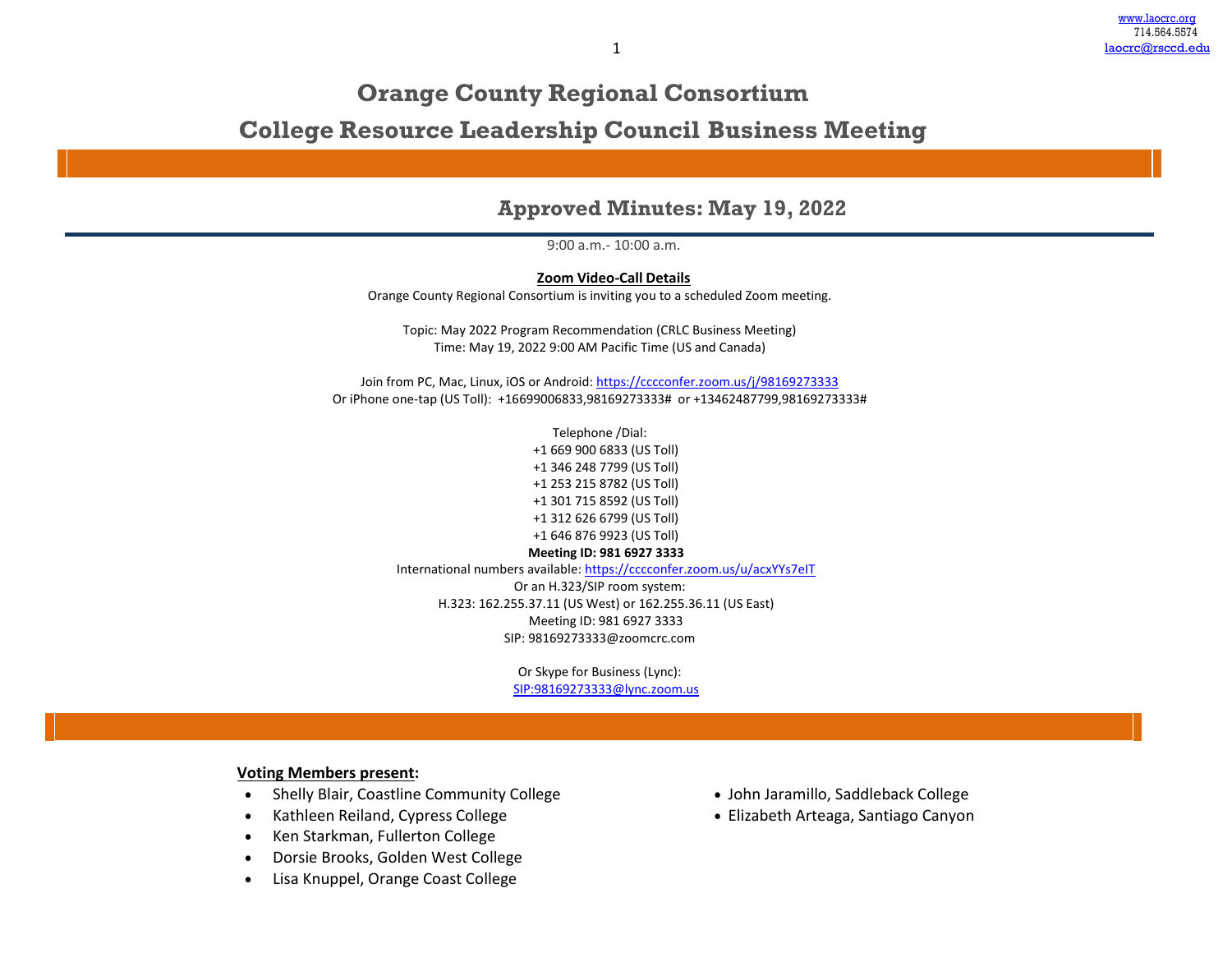#### **Voting Members absent:**

- Debbie Vanschoelandt, Irvine Valley College
- Larisa Sergeyeva, Santa Ana College
- I. Call to Order Meeting called to order at 9:02 a.m. by Mr. John Jaramillo, CRLC Chair and Dean Resource Associate, OCRC
- II. CRLC Member Roll Call Ms. Marbella Ruiz, Administrative Secretary, called roll a Quorum of Voting Members was verified.
- *III. Minutes from the April 2022 CRLC Business Meeting were Approved*
	- *a. Motion: Dorsie Brooks, Golden West College; Second: Ken Starkman, Fullerton College: APPROVED*
- *IV.* **Informational Items**
	- **a. Program Data [Requests](http://www.laocrc.org/educators/program-approval/program-intents)**

| <b>Program Title</b>                                                                                                                                 | <b>Top Code</b> | <b>College</b>                      | <b>Contact</b>                                   |  |  |
|------------------------------------------------------------------------------------------------------------------------------------------------------|-----------------|-------------------------------------|--------------------------------------------------|--|--|
| Real Estate Broker's Certificate<br>1.                                                                                                               | 0511.00         | <b>Fullerton College</b>            | Gary Graves<br>ggraves@fullcoll.edu              |  |  |
| <b>Audio Engineering</b><br>2.                                                                                                                       | 0614.00         | Golden West College                 | Dorsie Brooks<br>dbrooks28@gwc.cccd.edu          |  |  |
| <b>Automotive Chassis Systems</b><br>3.                                                                                                              | 0948.00         | Saddleback College                  | <b>Taylor Brooks</b><br>tbrooks18@saddleback.edu |  |  |
| Automotive Electric Vehicle Technician<br>4.                                                                                                         | 0948.00         | Saddleback College                  | <b>Taylor Brooks</b><br>tbrooks18@saddleback.edu |  |  |
| Automotive Engine Diagnostics Technician<br>5.                                                                                                       | 0948.00         | Saddleback College                  | <b>Taylor Brooks</b><br>tbrooks18@saddleback.edu |  |  |
| Automotive Engine Repair Technician<br>6.                                                                                                            | 0948.00         | Saddleback College                  | <b>Taylor Brooks</b><br>tbrooks18@saddleback.edu |  |  |
| 7. Automotive Suspension Technician                                                                                                                  | 0948.00         | Saddleback College                  | <b>Taylor Brooks</b><br>tbrooks18@saddleback.edu |  |  |
| Automotive Technician Fundamentals<br>8.                                                                                                             | 0948.00         | Saddleback College                  | <b>Taylor Brooks</b><br>tbrooks18@saddleback.edu |  |  |
| Kinesiology - Exercise Science<br>9.                                                                                                                 | 0835.20         | Saddleback College                  | Lindsay Steinriede<br>Isteinriede@saddleback.edu |  |  |
|                                                                                                                                                      |                 | <b>Noncredit Vocational Program</b> |                                                  |  |  |
| Beekeeping<br>1.                                                                                                                                     | 0199.00         | Irvine Valley College               | <b>Rick Boone</b><br>rboone2@ivc.edu             |  |  |
| <b>Computer Literacy I - Noncredit Certificate</b><br>2.<br>Previous name: Listed on 4/21/22 agenda<br><b>Business Information Worker, I- Part 1</b> | 0514.00         | <b>Golden West College</b>          | Dorsie Brooks<br>dbrooks28@gwc.cccd.edu          |  |  |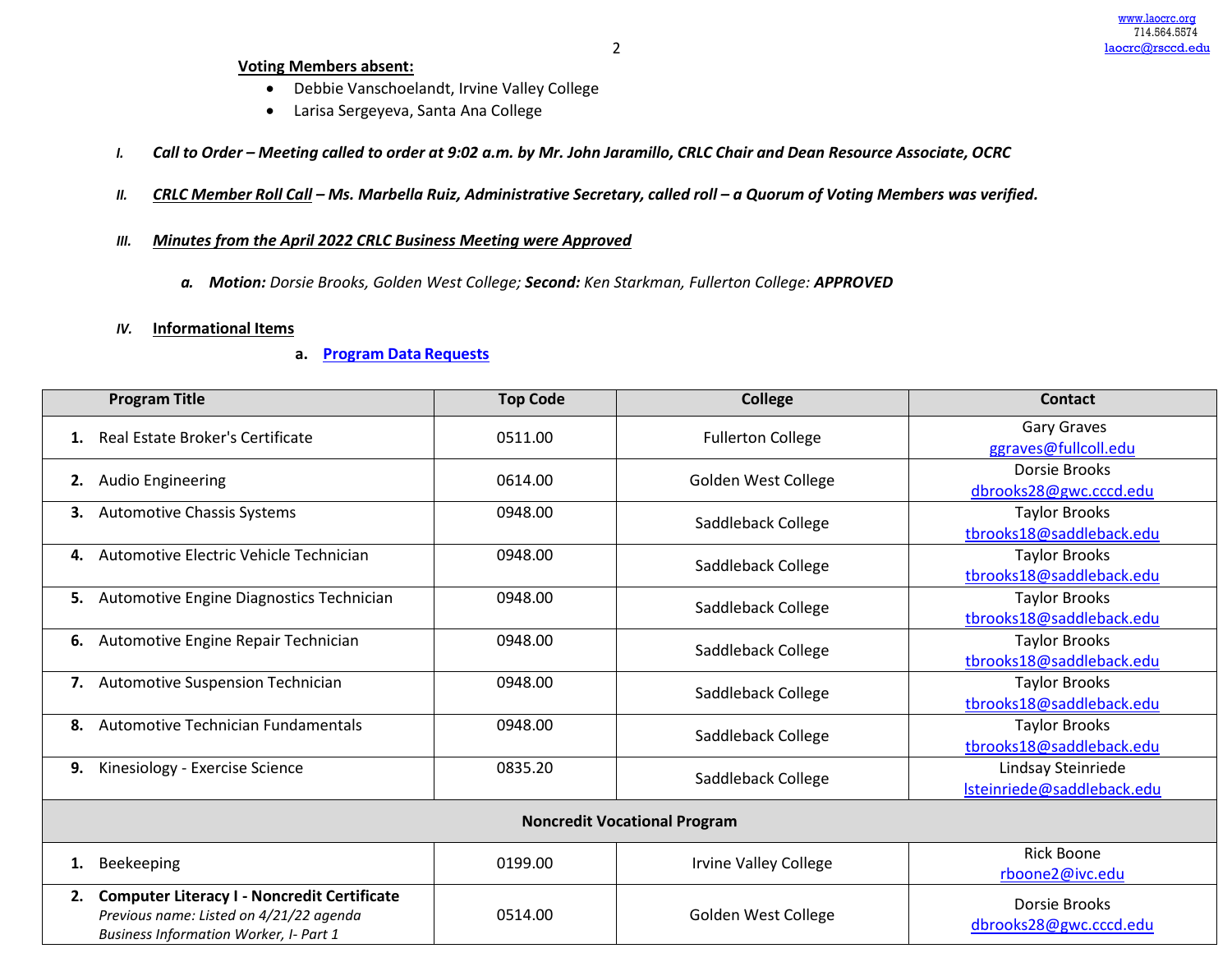| <b>Computer Literacy II - Noncredit Certificate</b><br>Previous name: Listed on 4/21/22 agenda<br><b>Business Information Worker, I- Part 2</b> | 0514.00 | Golden West College | Dorsie Brooks<br>dbrooks28@gwc.cccd.edu |
|-------------------------------------------------------------------------------------------------------------------------------------------------|---------|---------------------|-----------------------------------------|

*V.* **Action Items** *Mr. John Jaramillo, CRLC Chair and DeanResource Associate, OCRC*

*a.* **[Program Recommendation; M](https://www.regionalcte.org/browse?region=4&%3Bamp%3Bamp%3Bstatus=4&%3Bamp%3Bamp%3Bsearch&%3Bamp%3Bamp%3Bsubmit)otion:** *Ken Starkman, Fullerton College***; Second:** *Shelly Blair, Coastline Community College***; Recommended:** 

[www.laocrc.org](http://www.laocrc.org/) 714.564.5574

|                                                                              |                 |                            |                                                     | <b>Type of LMI</b> |                      | <b>LMI Criteria</b> |                  | <b>Eme</b> |
|------------------------------------------------------------------------------|-----------------|----------------------------|-----------------------------------------------------|--------------------|----------------------|---------------------|------------------|------------|
| <b>Program Title</b>                                                         | <b>TOP Code</b> | <b>College</b>             | Contact                                             | <b>Endorsement</b> | <b>Supply</b><br>Gap | <b>Wages</b>        | Educ.<br>Attain. | $r-$       |
|                                                                              |                 |                            |                                                     |                    |                      |                     |                  | ging       |
| <b>Sport Management Certificate</b><br>1.                                    | 083560          | <b>Cypress College</b>     | Dr. Kathleen Reiland<br>kreiland@cypresscollege.edu | ES                 | ✓                    |                     |                  |            |
| <b>Chassis Specialist</b><br>2.                                              | 094800          | <b>Golden West College</b> | Dorsie Brooks<br>dbrooks28@gwc.cccd.edu             | <b>ES</b>          |                      |                     | ✓                |            |
| <b>Comprehensive Automotive</b><br>3.<br><b>Technician Certificate</b>       | 094800          | Golden West College        | <b>Dorsie Brooks</b><br>dbrooks28@gwc.cccd.edu      | ES                 |                      |                     | ✓                |            |
| <b>Electrical Specialist</b><br>4.                                           | 094800          | <b>Golden West College</b> | <b>Dorsie Brooks</b><br>dbrooks28@gwc.cccd.edu      | <b>ES</b>          |                      |                     | ✓                |            |
| <b>Engine Performance And Emissions</b><br>5.<br><b>Specialist Associate</b> | 094800          | <b>Golden West College</b> | <b>Dorsie Brooks</b><br>dbrooks28@gwc.cccd.edu      | ES                 |                      |                     | ✓                |            |
| <b>Engine Performance Specialist</b><br>6.                                   | 094800          | <b>Golden West College</b> | Dorsie Brooks<br>dbrooks28@gwc.cccd.edu             | ES                 |                      |                     | ✓                |            |
| <b>Engine Specialist</b><br>7.                                               | 094800          | <b>Golden West College</b> | <b>Dorsie Brooks</b><br>dbrooks28@gwc.cccd.edu      | ES                 |                      |                     | ✓                |            |
| <b>HVAC Specialist</b><br>8.                                                 | 094800          | <b>Golden West College</b> | Dorsie Brooks<br>dbrooks28@gwc.cccd.edu             | ES                 |                      |                     | ✓                |            |
| Hybrid Electric Vehicle Diagnostic<br>9.<br><b>Specialist</b>                | 094800          | Golden West College        | Dorsie Brooks<br>dbrooks28@gwc.cccd.edu             | ES                 |                      |                     | ✓                |            |
| 10. Hybrid Electric Vehicle Diagnostic<br><b>Technician AS</b>               | 094800          | Golden West College        | Dorsie Brooks<br>dbrooks28@gwc.cccd.edu             | ES                 |                      |                     | ✓                |            |
| 11. Hybrid Electric Vehicle Maintenance<br><b>Specialist</b>                 | 094800          | <b>Golden West College</b> | Dorsie Brooks<br>dbrooks28@gwc.cccd.edu             | ES                 |                      |                     | ✓                |            |
| 12. Maintenance Specialist                                                   | 094800          | <b>Golden West College</b> | Dorsie Brooks<br>dbrooks28@gwc.cccd.edu             | ES                 |                      |                     | ✓                |            |
| 13. Powertrain Specialist Associate<br>degree                                | 094800          | <b>Golden West College</b> | Dorsie Brooks<br>dbrooks28@gwc.cccd.edu             | ES                 |                      |                     | ✓                |            |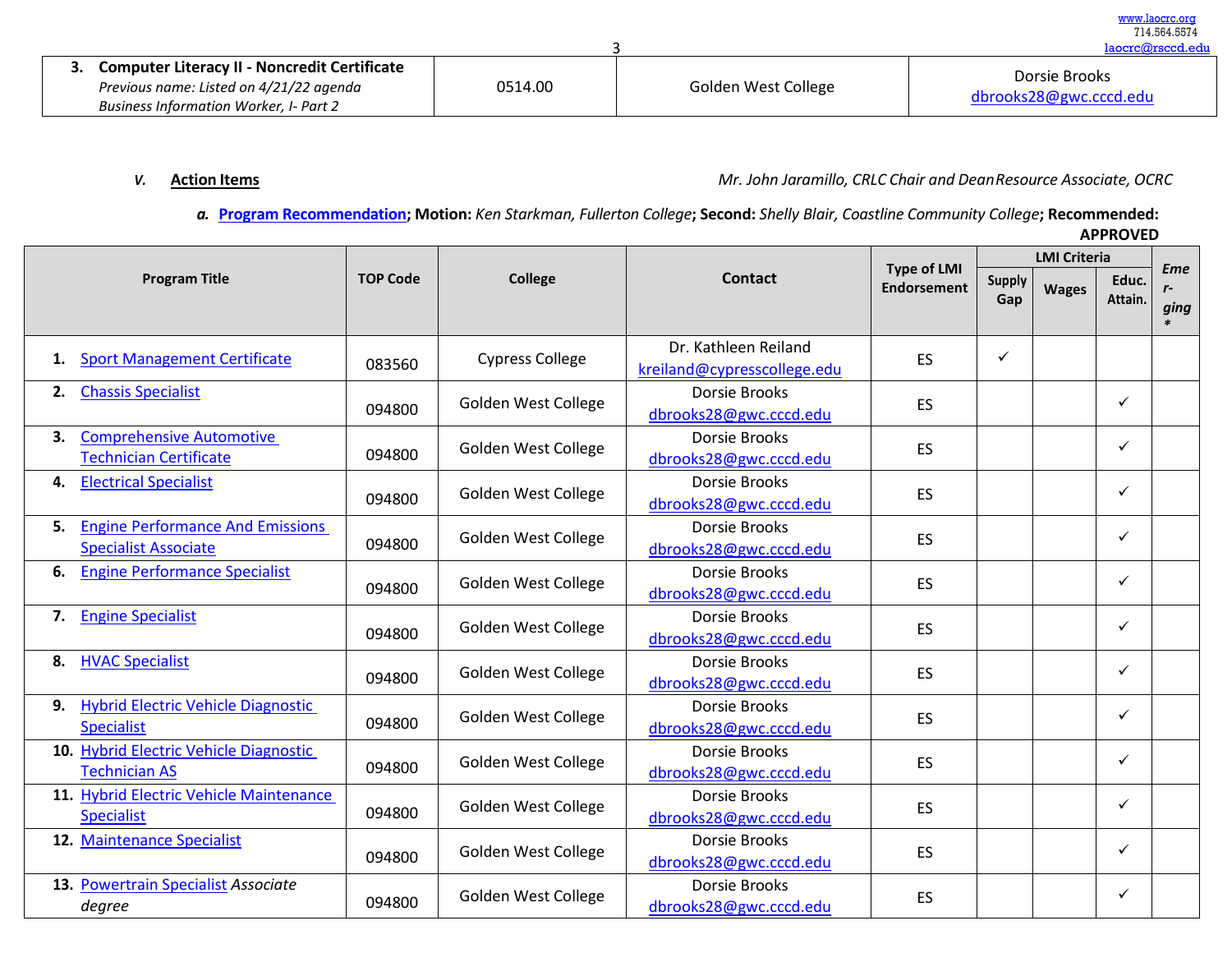[www.laocrc.org](http://www.laocrc.org/) 714.564.5574<br>manufacad.edu

|                                                                 |        |                     |                                             |    |  | laocrc@rsccd.edu         |
|-----------------------------------------------------------------|--------|---------------------|---------------------------------------------|----|--|--------------------------|
| 14. Powertrain Specialist Certificate                           | 094800 | Golden West College | Dorsie Brooks<br>dbrooks28@gwc.cccd.edu     | ES |  | v                        |
| 15. Smog Technician AS                                          | 094800 | Golden West College | Dorsie Brooks<br>dbrooks28@gwc.cccd.edu     | ES |  | v                        |
| 16. Smog Technician Specialist                                  | 094800 | Golden West College | Dorsie Brooks<br>dbrooks28@gwc.cccd.edu     | ES |  | $\overline{\phantom{a}}$ |
| 17. Transmission Specialist                                     | 094800 | Golden West College | Dorsie Brooks<br>dbrooks28@gwc.cccd.edu     | ES |  |                          |
| 18. Costuming                                                   | 130310 | Saddleback College  | John Jaramillo<br>jjaramillo@saddleback.edu | ES |  |                          |
| 19. The Business Of Horticulture And<br><b>Landscape Design</b> | 050640 | Saddleback College  | John Jaramillo<br>jjaramillo@saddleback.edu | ES |  |                          |
| 20. Library Technician                                          | 160200 | Saddleback College  | John Jaramillo<br>jjaramillo@saddleback.edu | ES |  |                          |

| Key:<br>EA = Endorsed: All Criteria Met<br>ES = Endorsed: Some Criteria<br>MetNE = Not Endorsed | <b>NOTE:</b> A check mark $(\checkmark)$ denotes that specific LMI Criteria was met.<br>*Emerging denotes there are gaps in the traditional labor market information. |
|-------------------------------------------------------------------------------------------------|-----------------------------------------------------------------------------------------------------------------------------------------------------------------------|
| PA = Pre-Approved                                                                               |                                                                                                                                                                       |

### a. **[Modified Programs;](https://www.regionalcte.org/browse?region=4&%3Bamp%3Bamp%3Bstatus=4&%3Bamp%3Bamp%3Bsearch&%3Bamp%3Bamp%3Bsubmit)** *Motion: Dorsie Brooks, Golden West College; Second: Ken Starkman, Fullerton College;* **Recommended: APPROVED**

- **1. [Auto Collision 1 Detail Technician Certificate](https://www.regionalcte.org/browse/3jjpo)**, Cypress College
	- *Clarifying the path*
	- *Consolidating*
	- *Scaffolding Certificates to degrees*
- **2. [Auto Collision 2 Paint And Refinishing Certificate,](https://www.regionalcte.org/browse/40gb8)** Cypress College
	- *Clarifying the path*
	- *Consolidating*
	- *Scaffolding Certificates to degrees*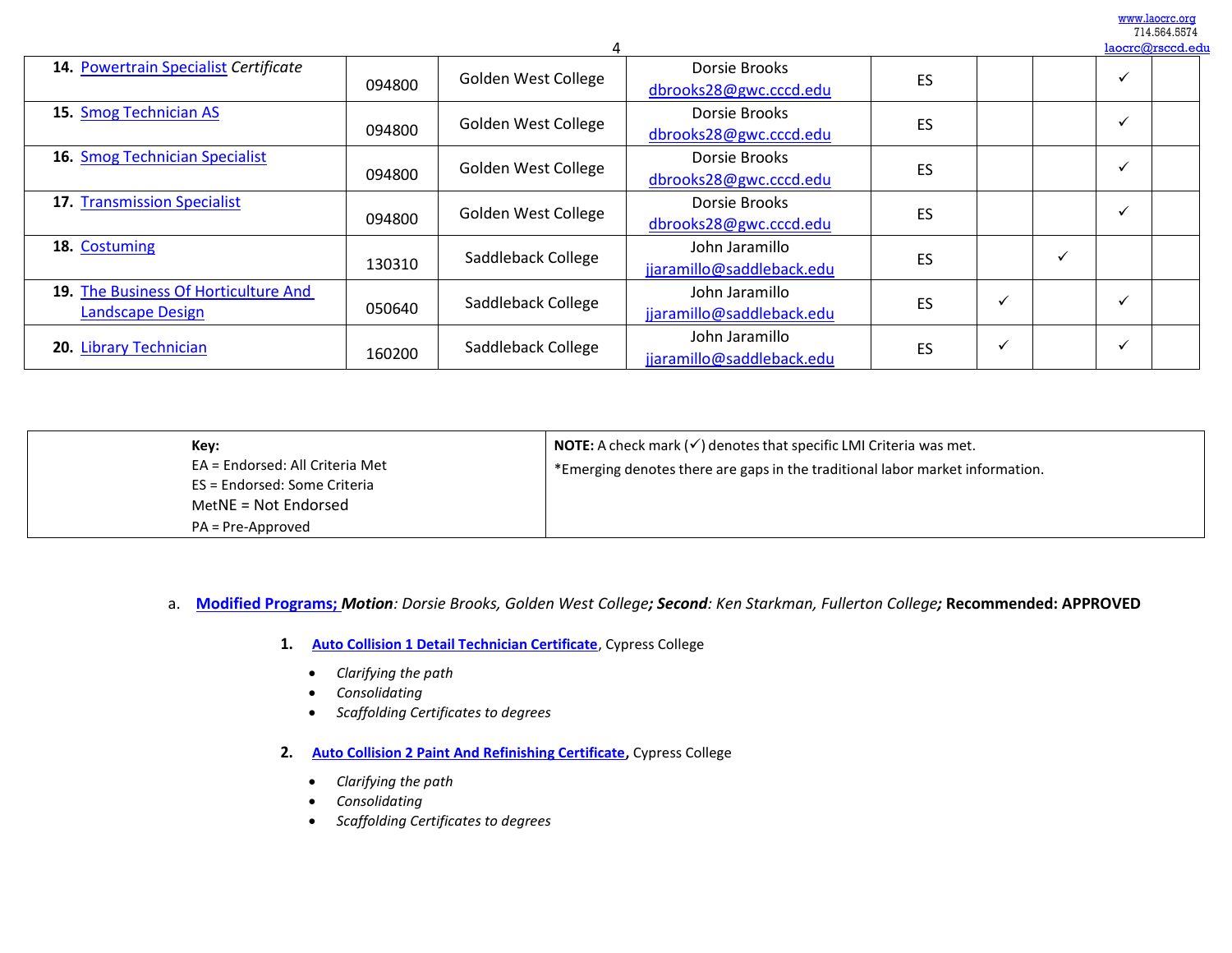- **3. [Auto Collision 3 Structural Certificate](https://www.regionalcte.org/browse/KeqDJ)**, Cypress College
	- *Clarifying the path*
	- *Consolidating*
	- *Scaffolding Certificates to degrees*
- **4. [Auto Collision 4: Appraisal & Management Certificate, Cypress College](https://www.regionalcte.org/browse/3Q5jm)**, Cypress College
	- *Clarifying the path*
	- *Consolidating*
	- *Scaffolding Certificates to degrees*
- **5. [Auto Collision Advanced Technician Associate In Science Degree](https://www.regionalcte.org/browse/41Gmb)**, Cypress College
	- *Clarifying the path*
	- *Consolidating*
	- *Scaffolding Certificates to degrees*
- **6. [Auto Collision I-CAR Gold Certificate](https://www.regionalcte.org/browse/3Lkle)**, Cypress College
	- *Clarifying the path*
	- *Consolidating*
	- *Scaffolding Certificates to degrees*
- **7. [Captioning Certificate](https://www.regionalcte.org/browse/ZMqJ6)**, Cypress College
	- *Maintain currency in the industry, to streamline and enhance skills acquisition*
	- *Scaffold toward employment and the A.S. degree*.
- **8. [CART--Communication Access Realtime Translation Certificate](https://www.regionalcte.org/browse/3qPVN)**, Cypress College
	- *Maintain currency in the industry, to streamline and enhance skills acquisition*
	- *Scaffold toward employment and the A.S. degree*.
- **9. [Computer Editor \(Scopist\) Certificate](https://www.regionalcte.org/browse/3ad89)**, Cypress College
	- *Maintain currency in the industry, to streamline and enhance skills acquisition*
	- *Scaffold toward employment and the A.S. degree*.
- **10. [Court Reporting Associate In Science Degree](https://www.regionalcte.org/browse/3WzG0)**, Cypress College
	- *Eliminating variable units*
	- *Consolidating certificates*
	- *Scaffold certs that lead to degree*